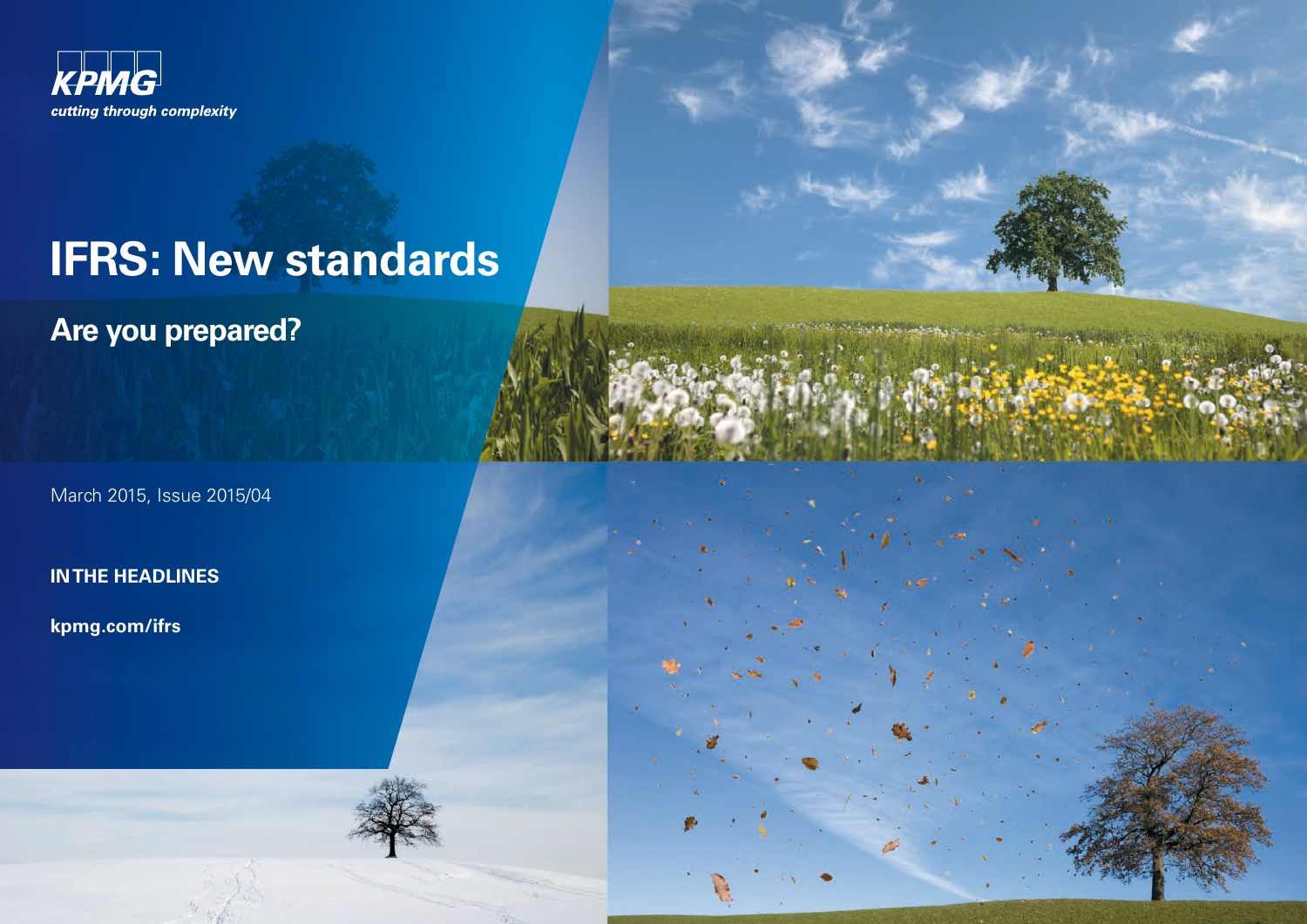## **Be prepared for the new standards**

Each quarter, we provide a summary of newly effective and forthcoming standards. This edition covers financial years ending on or after 30 June 2015, including interim periods within those financial years.

Companies with 30 June 2015 financial year ends will be preparing their annual financial statements considering the consequential effects of newly effective standards, including all of the standards set out in the table below. However, companies that have 31 December 2015 financial year ends and are preparing half-yearly interim financial statements will consider only the last three of these standards for the first time.

In both cases, the new considerations include the amendments to IAS 19 *Employee Benefits*, which offer welcome relief to many companies by introducing simpler accounting for certain defined benefit plans that involve contributions from employees or third parties. In addition, the 2010–2012 and 2011–2013 cycles of annual improvements

to IFRS are now effective; for these, companies need to consider amendments to a total of nine standards.

There have been no new developments this quarter beyond those covered in the previous edition of this [In the](http://www.kpmg.com/Global/en/IssuesAndInsights/ArticlesPublications/In-the-Headlines/Pages/ITH-2015-02.aspx)  [Headlines](http://www.kpmg.com/Global/en/IssuesAndInsights/ArticlesPublications/In-the-Headlines/Pages/ITH-2015-02.aspx) (Issue 2015/02).

Looking farther ahead, IFRS 9 *Financial Instruments* and IFRS 15 *Revenue from Contracts with Customers*, which will become effective in 2018 and 2017 respectively will have a significant impact. As well as changing the accounting treatment, they may require an overhaul of the processes used to produce the required financial information. This may therefore be the time to prepare for the implementation of these bigger changes.

# **Newly effective standards**

The effective standards that need to be considered for financial years ending on or after 30 June 2015 are listed below.

| <b>Effective for</b><br>vears ending | <b>Standards</b>                                                                    | <b>KPMG's guidance</b>                                       | <b>Key</b> |
|--------------------------------------|-------------------------------------------------------------------------------------|--------------------------------------------------------------|------------|
| 31 December 2014                     | Investment Entities (Amendments to IFRS 10, IFRS 12 and IAS 27)                     | First Impressions: Consolidation relief for investment funds |            |
|                                      | Offsetting Financial Assets and Financial Liabilities (Amendments to IAS 32)        | Insights into IFRS (chapter 7.8)                             |            |
|                                      | Recoverable Amount Disclosures for Non-Financial Assets (Amendments to IAS 36)      | <b>IFRS Breaking News</b>                                    |            |
|                                      | Novation of Derivatives and Continuation of Hedge Accounting (Amendments to IAS 39) | In the Headlines - Issue 2013/13                             |            |
|                                      | <b>IFRIC 21 Levies</b>                                                              | In the Headlines - Issue 2013/09                             |            |
| 30 June 2015                         | Defined Benefit Plans: Employee Contributions (Amendments to IAS 19)                | In the Headlines - Issue 2013/20                             |            |
|                                      | Annual Improvements to IFRSs 2010-2012 Cycle - various standards                    | IFRS Newsletter: The Balancing Items – Issue 6               |            |
|                                      | Annual Improvements to IFRSs 2011-2013 Cycle - various standards                    | IFRS Newsletter: The Balancing Items - Issue 6               |            |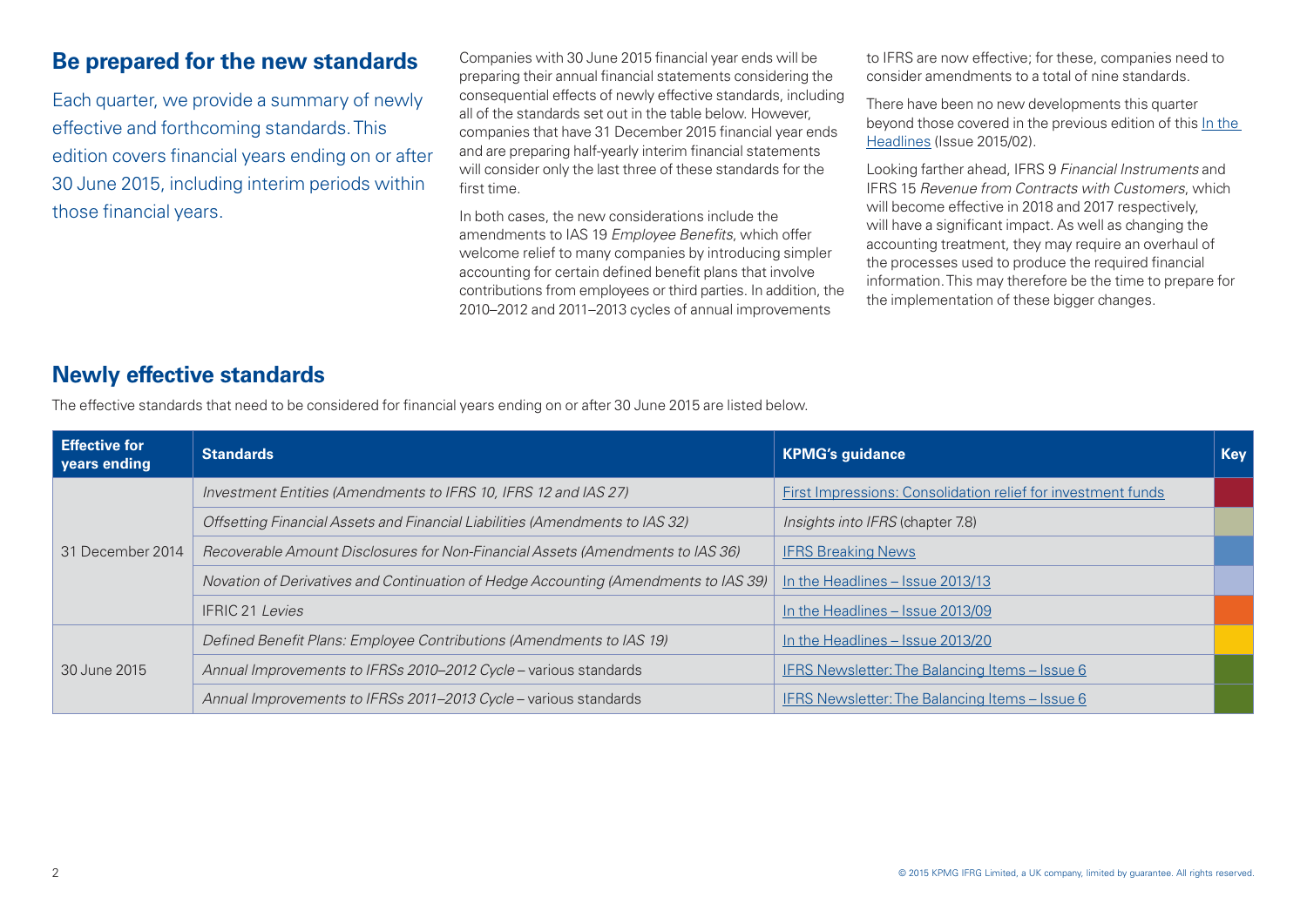# **Which standards are mandatory for my financial year end?**



# **It also assumes a financial year of 12 months. Standards not vet effective, but available for early adoption**

The standards listed below are not yet effective for any reporters, but are available for early adoption.

#### **How to read the chart**

Find your financial year end on the timeline. Each standard shown is either effective for the first time or not yet effective but available for early adoption, depending on whether the line is solid or striped.

For example, if your financial year end is 30 June 2015, then all of the standards shown are mandatory for the first time in your annual financial report covering 1 July 2014 to 30 June 2015. By contrast, if your financial year end is 31 December 2015, then only the employee contributions amendments and both sets of annual improvements are mandatory for the first time; the others were mandatory in the previous annual financial statements.

#### **Key**



In this publication, the term 'standards' is used broadly to refer to new standards, and amendments to or interpretations of standards.

Although the standards define effective date in terms of annual periods *beginning* on or after a specified date, this publication states the effective date in terms of financial years *ending* on or after a specified date, to align the information with your financial year end.

| <b>Effective for</b><br>vears ending | <b>Standards</b>                                                                                          | <b>KPMG's guidance</b>           |
|--------------------------------------|-----------------------------------------------------------------------------------------------------------|----------------------------------|
| 31 December 2016                     | <b>IFRS 14 Regulatory Deferral Accounts</b>                                                               | In the Headlines – Issue 2014/01 |
|                                      | Accounting for Acquisitions of Interests in Joint Operations (Amendments to IFRS 11)                      | In the Headlines - Issue 2014/07 |
|                                      | Clarification of Acceptable Methods of Depreciation and Amortisation (Amendments to IAS 16<br>and IAS 38) | In the Headlines - Issue 2014/08 |
|                                      | Agriculture: Bearer Plants (Amendments to IAS 16 and IAS 41)                                              | In the Headlines - Issue 2014/12 |